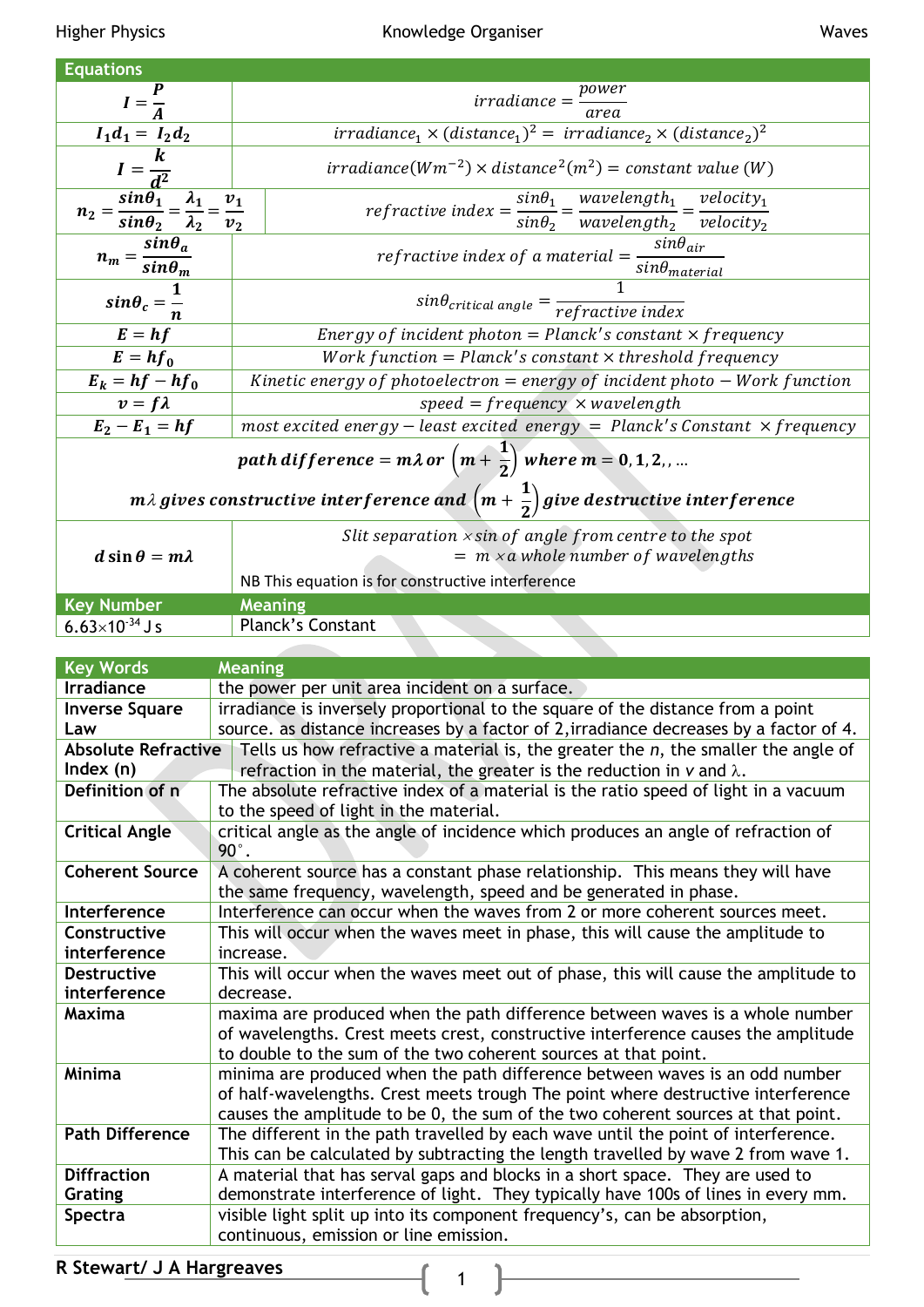| <b>Key Words</b>        | <b>Meaning</b>                                                                                                                                                                                 |
|-------------------------|------------------------------------------------------------------------------------------------------------------------------------------------------------------------------------------------|
| <b>Energy Levels</b>    | Electrons in an atom can be at discreet energy levels. They cannot exist in the<br>spaces between these energy levels. Electrons can move between the levels by<br>gaining or emitting energy. |
| ionisation              | The $E_1$ , is the energy required to remove an electron from an atom in its                                                                                                                   |
| energy,                 | ground state to a free state in which it has no $EK$ i.e. its total energy is zero.                                                                                                            |
| Excitation              | is the energy required to promote an electron from one energy level to a                                                                                                                       |
| energy                  | higher energy state.                                                                                                                                                                           |
| <b>Ground state</b>     | The ground state is the lowest energy level where an electron can be found.                                                                                                                    |
| <b>lonisation</b>       | process in which an electron is given enough energy to break away from an atom                                                                                                                 |
|                         | when the electron is just ionised it has zero potential energy.                                                                                                                                |
| <b>Fraunhofer lines</b> | The lines missing when looking at the emission spectrum from the sun. this is                                                                                                                  |
|                         | because gases in the atmosphere of the sun absorb certain frequencies of light                                                                                                                 |

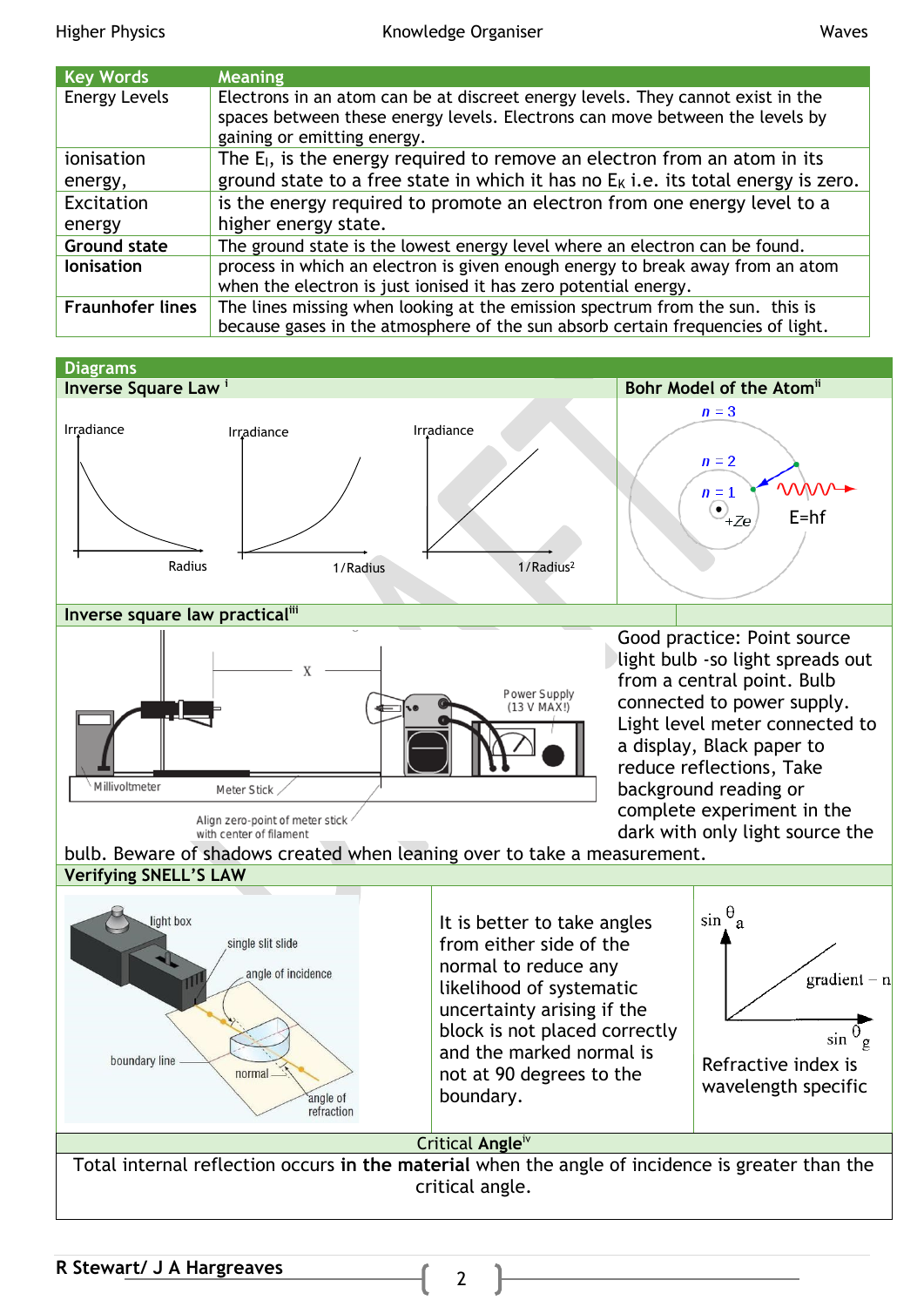## Higher Physics **Knowledge Organiser** Waves

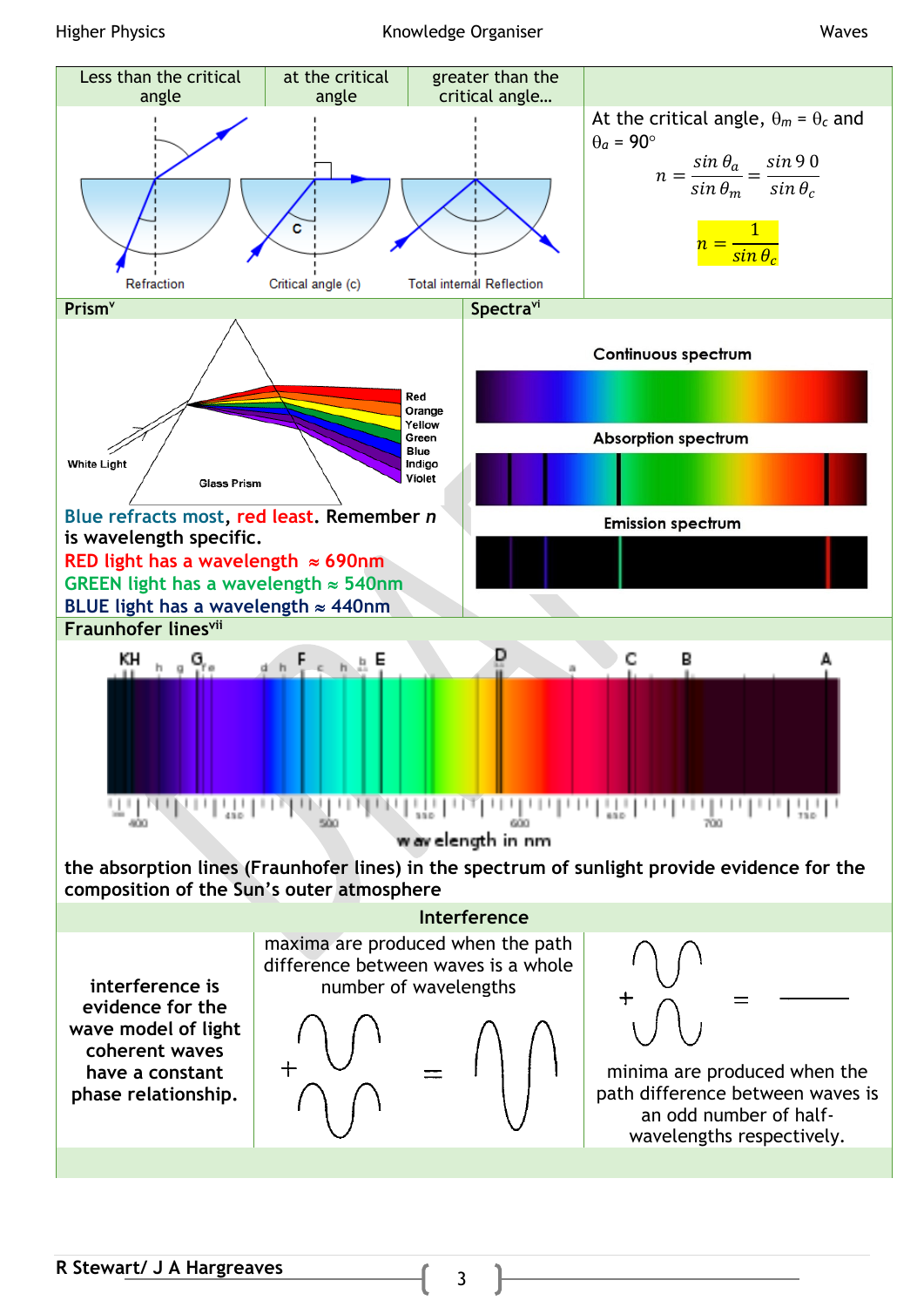